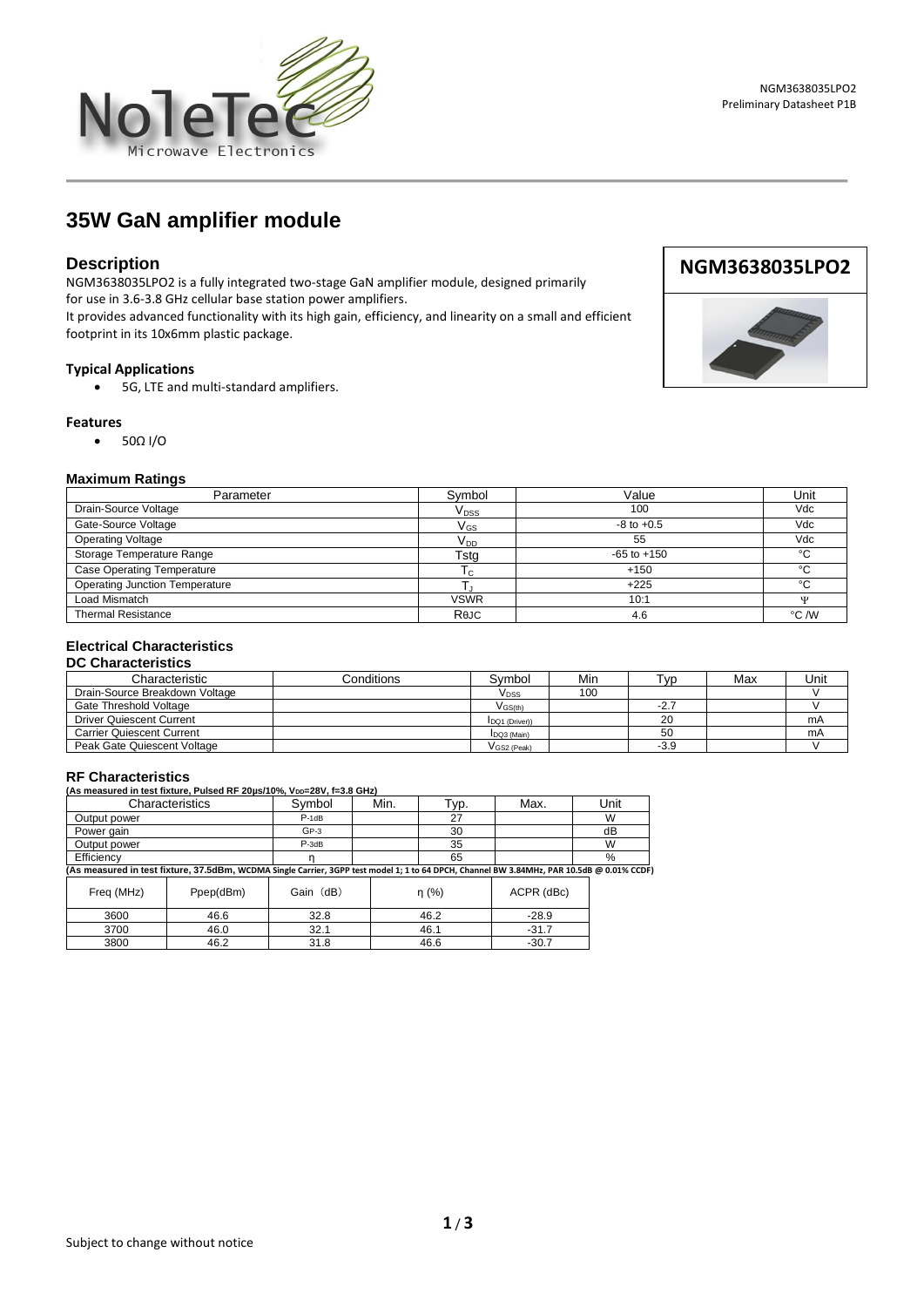

### **Performance as measured in test fixture.**



# **Functional block diagram and package pinning**



| Pin                                     | <b>Symbol</b>   | <b>Description</b>                                                                                                                           |  |
|-----------------------------------------|-----------------|----------------------------------------------------------------------------------------------------------------------------------------------|--|
|                                         | VD1             | Driver amplifier, Drain Bias                                                                                                                 |  |
|                                         | VG1             | Driver amplifier, Gate Bias                                                                                                                  |  |
| ь                                       | <b>RFIN</b>     | $RF$ Input 50 $\Omega$                                                                                                                       |  |
| 11                                      | VG3             | Carrier amplifier, Gate Bias                                                                                                                 |  |
| 18                                      | VD3             | Carrier amplifier, Drain Bias                                                                                                                |  |
| 20                                      | RF OUT 1        | RF output $50\Omega$                                                                                                                         |  |
| 27                                      | VD <sub>2</sub> | Peak amplifier, Drain Bias                                                                                                                   |  |
| 32                                      | VG <sub>2</sub> | Peak amplifier, Gate Bias                                                                                                                    |  |
| 3, 8-10, 14-17, 19, 21-24, 26-29, 33-35 | <b>NC</b>       | No connection. May be connected to PCB ground                                                                                                |  |
| 2,5,7,12,13,30,31,36                    | GND             | Internal ground, recommended to be connected to PCB                                                                                          |  |
| Package backside base                   | GND             | Ground. Must be soldered and connected to PCB ground mounted atop<br>copper coin or tightly stitched filled vias for adequate heat transfer. |  |

 **Gain and Efficiency vs Power**

**.**